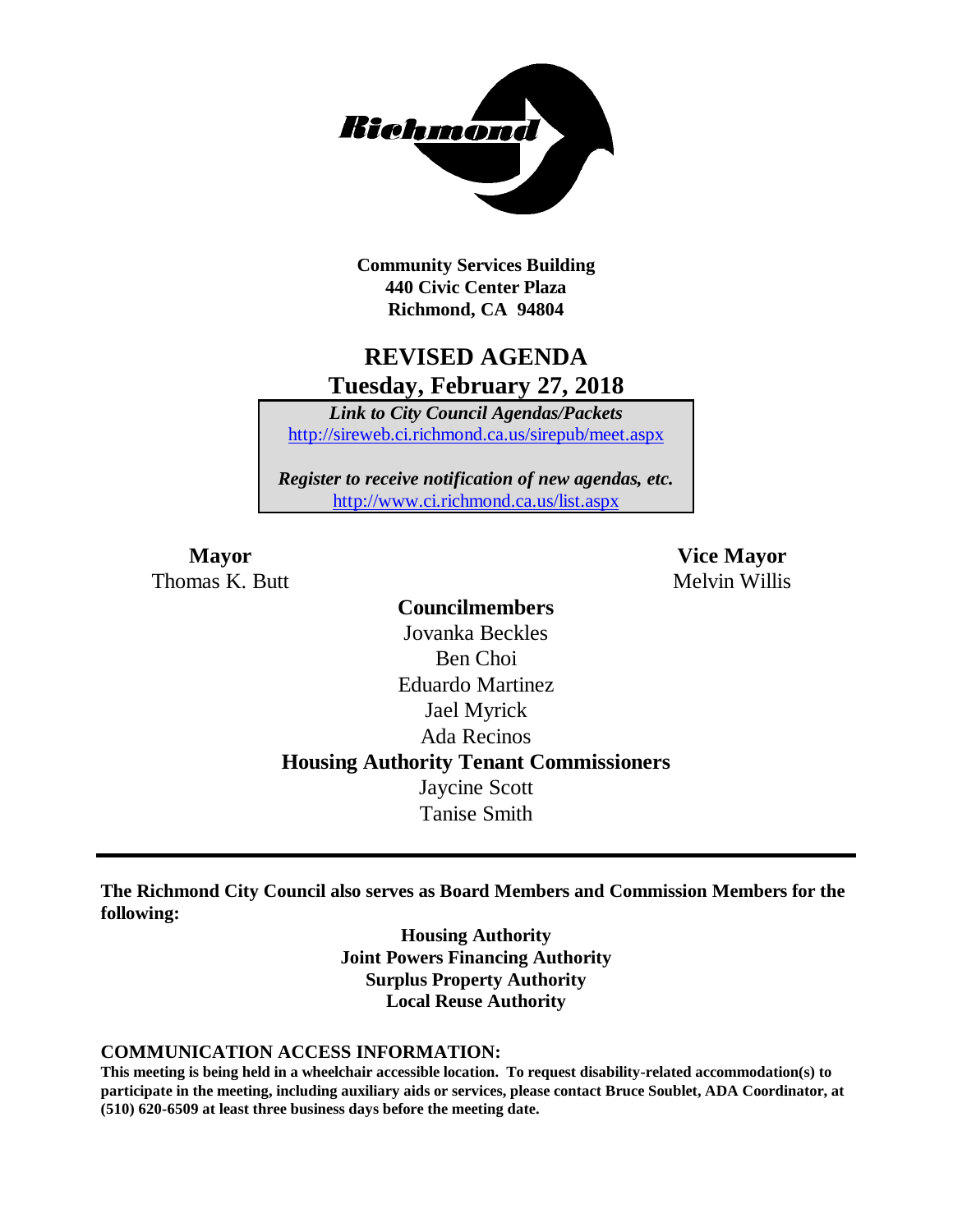# **MEETING PROCEDURES**

The City of Richmond encourages community participation at its City Council meetings and has established procedures that are intended to accommodate public input in a timely and time-sensitive way. As a courtesy to all members of the public who wish to participate in City Council meetings, please observe the following procedures:

**PUBLIC COMMENT ON AGENDA ITEMS:** Anyone who desires to address the City Council on items appearing on the agenda must complete and file a pink speaker's card with the City Clerk **prior** to the City Council's consideration of the item. Once the City Clerk has announced the item, no person shall be permitted to speak on the item other than those persons who have submitted their names to the City Clerk. Your name will be called when the item is announced for discussion. **Each speaker will be allowed up to TWO (2) MINUTES to address the City Council on NON-PUBLIC HEARING items listed on the agenda. Speakers are allowed up to THREE (3) minutes on PUBLIC HEARING items.**

**OPEN FORUM FOR PUBLIC COMMENT:** Individuals who would like to address the City Council on matters not listed on the agenda or on items remaining on the consent calendar may do so under Open Forum. All speakers must complete and file a pink speaker's card with the City Clerk **prior** to the commencement of Open Forum. The amount of time allotted to individual speakers shall be determined based on the number of persons requesting to speak during this item. **The time allocation for each speaker will be as follows:** 15 or fewer speakers, a maximum of 2 minutes; 16 to 24 speakers, a maximum of 1 and one-half minutes; and 25 or more speakers, a maximum of 1 minute.

### **SPEAKERS ARE REQUESTED TO OCCUPY THE RESERVED SEATS IN THE FRONT ROW BEHIND THE SPEAKER'S PODIUM AS THEIR NAME IS ANNOUNCED BY THE CITY CLERK.**

**CONSENT CALENDAR:** Consent Calendar items are considered routine and will be enacted, approved or adopted by one motion unless a request for removal for discussion or explanation is received from the audience or the City Council. A member of the audience requesting to remove an item from the consent calendar must first complete a speaker's card and file the card with the City Clerk **prior** to the City Council's consideration of Agenda Review. Councilmembers who request to remove an item from the consent calendar must do so during Agenda Review. An item removed from the Consent Calendar may be placed anywhere on the agenda following the City Council's agenda review.

**CONDUCT AT MEETINGS:** Richmond City Council meetings are limited public forums during which the City strives to provide an open, safe atmosphere and promote robust public debate. Members of the public, however, must comply with state law, as well as the City's laws and procedures and may not actually disrupt the orderly conduct of these meetings. The public, for example, may not shout or use amplifying devices, must submit comment cards and speak during their allotted time, may not create a physical disturbance, may not speak on matters unrelated to issues within the jurisdiction of the City Council or the agenda item at hand, and may not cause immediate threats to public safety.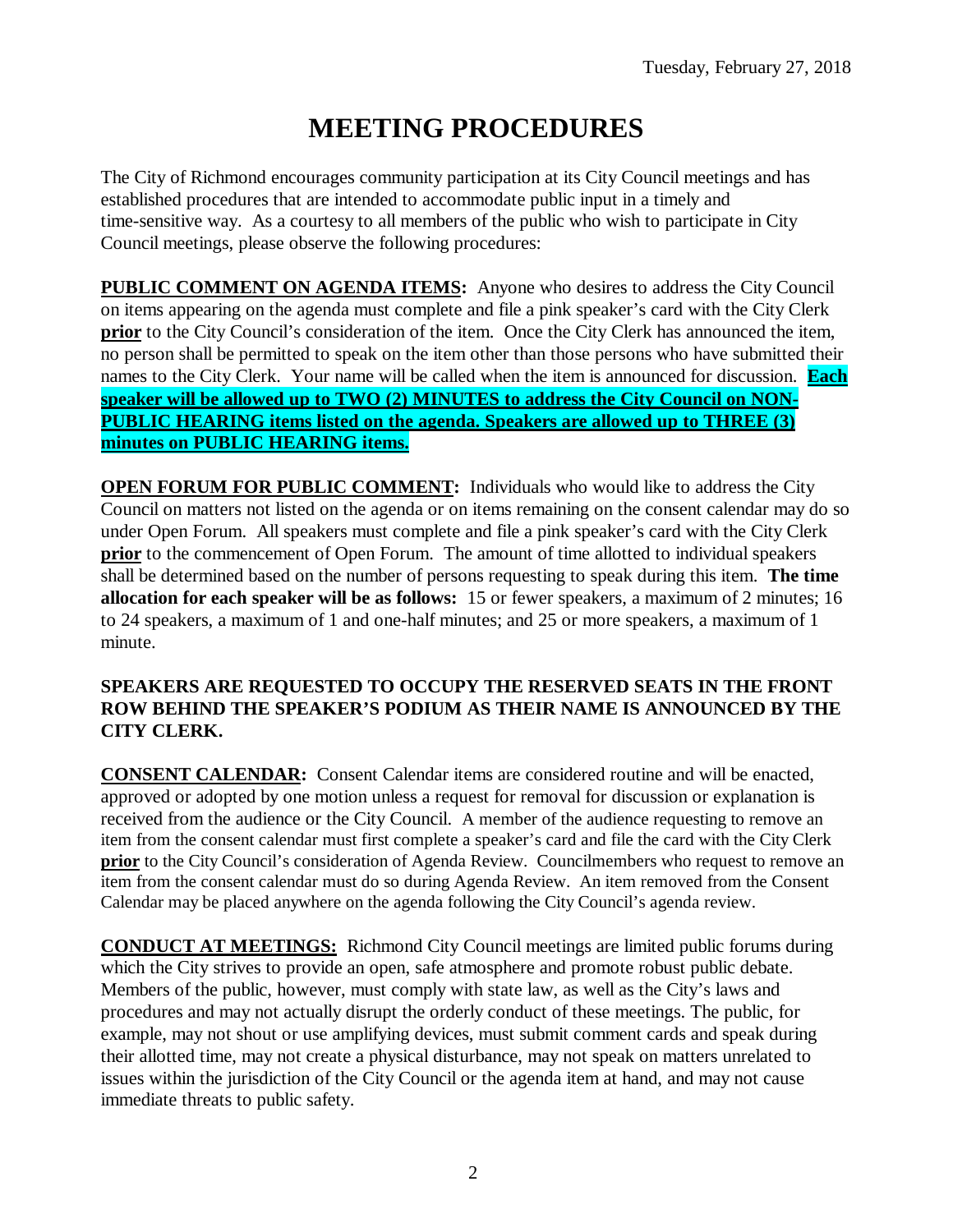**CITY HARASSMENT POLICY:** The City invites public comment and critique about its operations, including comment about the performance of its public officials and employees, at the public meetings of the City Council and boards and commissions. However, discriminatory or harassing comments about or in the presence of City employees, even comments by third parties, may create a hostile work environment, if severe or pervasive. The City prohibits harassment against an applicant, employee, or contractor on the basis of race, religious creed, color, national origin, ancestry, physical disability, medical condition, mental disability, marital status, sex (including pregnancy, childbirth, and related medical conditions), sexual orientation, gender identity, age or veteran status, or any other characteristic protected by federal, state or local law. In order to acknowledge the public's right to comment on City operations at public meetings, which could include comments that violate the City's harassment policy if such comments do not cause an actual disruption under the Council Rules and Procedures, while taking reasonable steps to protect City employees from discrimination and harassment, City Boards and Commissions shall adhere to the following procedures. If any person makes a harassing remark at a public meeting that violates the above City policy prohibiting harassment, the presiding officer of the meeting may, at the conclusion of the speaker's remarks and allotted time: (a) remind the public that the City's Policy Regarding Harassment of its Employees is contained in the written posted agenda; and (b) state that comments in violation of City policy are not condoned by the City and will play no role in City decisions. If any person makes a harassing remark at a public meeting that violates the above City policy, any City employee in the room who is offended by remarks violating the City's policy is excused from attendance at the meeting. No City employee is compelled to remain in attendance where it appears likely that speakers will make further harassing comments. If an employee leaves a City meeting for this reason, the presiding officer may send a designee to notify any offended employee who has left the meeting when those comments are likely concluded so that the employee may return to the meeting. The presiding officer may remind an employee or any council or board or commission member that he or she may leave the meeting if a remark violating the City's harassment policy is made. These procedures supplement the Council Rules and Procedures relating to disruption of orderly conduct at Council meetings.

Any law enforcement officer on duty or whose service is commanded by the presiding officer shall be Sergeant-at-Arms of the Council meetings. He/she, or they, shall carry out all orders and instructions given by the presiding officer for the purpose of maintaining order and decorum at the Council meetings (City Council Rules of Procedure and Order Section III F, RMC Section 2.12.030).

**\*\*\*\*\*\*\*\*\*\*\*\*\*\*\*\*\*\*\*\*\*\*\*\*\*\*\*\*\*\*\*\*\*\*\*\*\*\*\*\*\*\*\*\*\*\*\*\*\*\*\*\*\*\*\*\*\*\***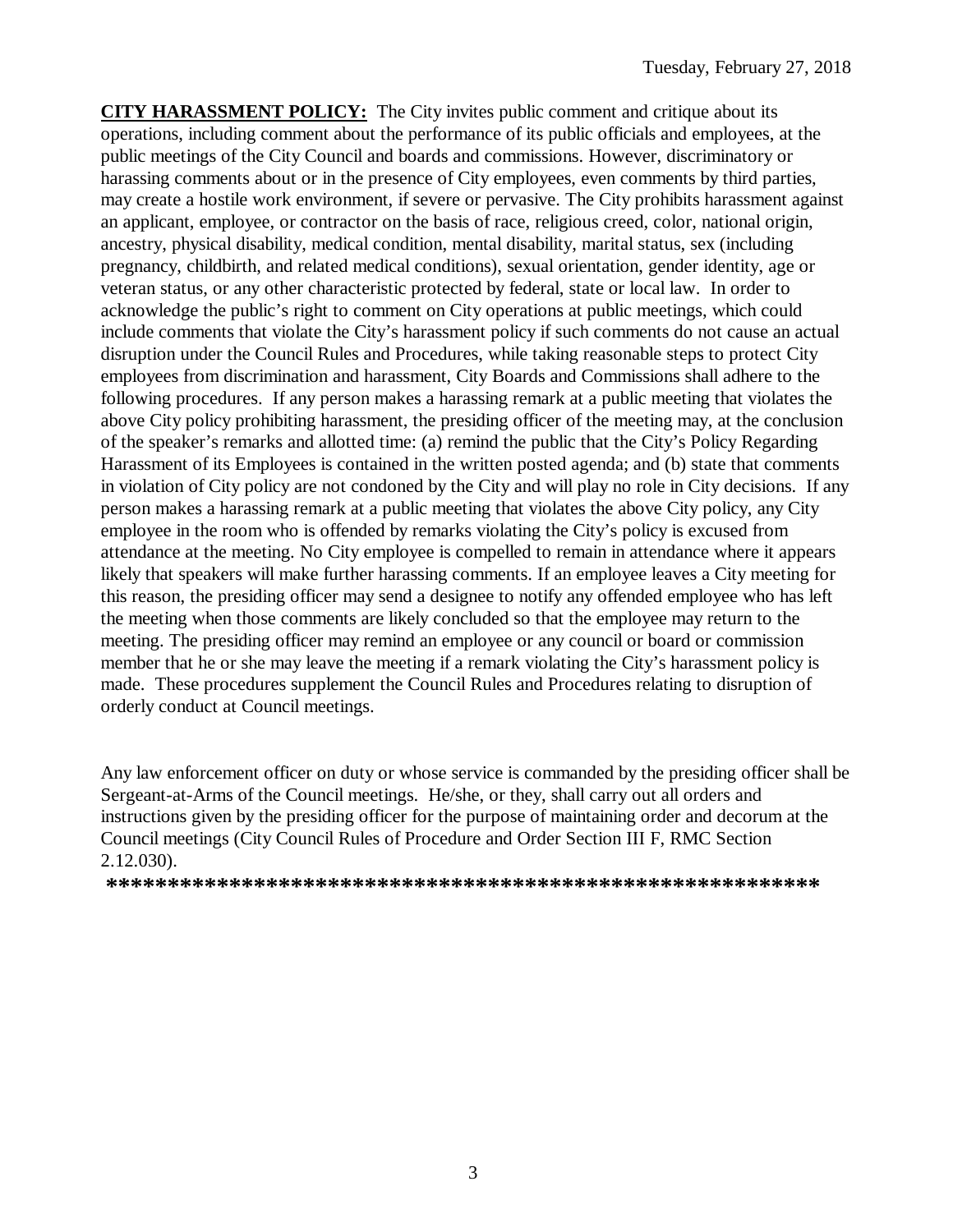# **OPEN SESSION TO HEAR PUBLIC COMMENT BEFORE CLOSED SESSION**

5:30 p.m.

### **A. ROLL CALL**

#### **B. PUBLIC COMMENT BEFORE CLOSED SESSION**

#### **C. ADJOURN TO CLOSED SESSION**

# **CLOSED SESSION**

Shimada Room of the Community Services Building

#### **CITY COUNCIL**

PUBLIC EMPLOYEE PERFORMANCE EVALUATION (Government Code Section 54957.6):

Title: City Clerk

LIABILITY CLAIMS -(Government Code Section 54956.9):

Samuel Valdez vs. City of Richmond

Oscar Jones vs. City of Richmond

CONFERENCE WITH LEGAL COUNSEL - ANTICIPATED LITIGATION (Significant exposure to litigation pursuant to Subdivision (b) of Government Code Section 54956.9):

One Case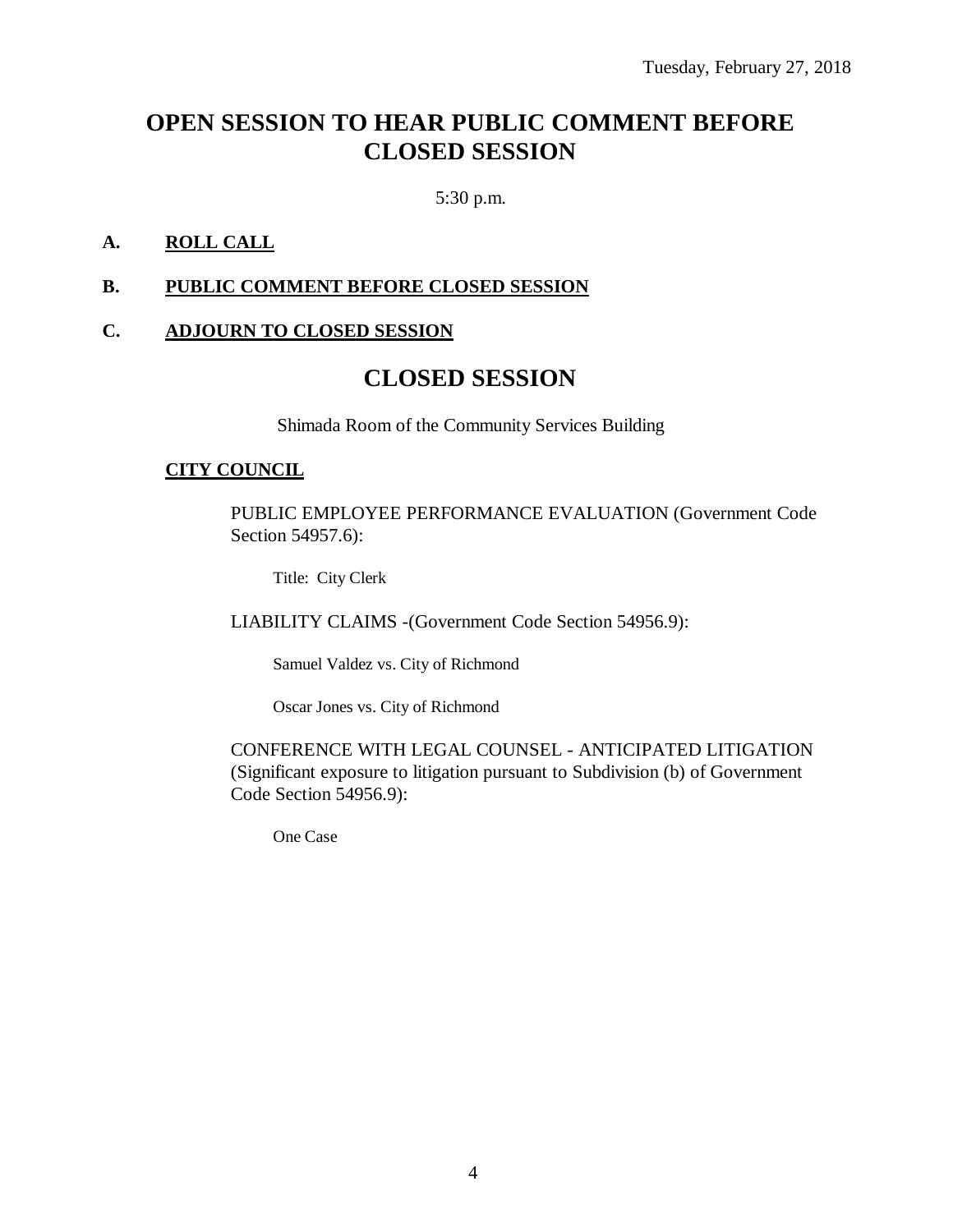# **SPECIAL MEETING OF THE RICHMOND HOUSING AUTHORITY**

6:25 p.m.

# **A. PLEDGE TO THE FLAG**

**B. ROLL CALL**

### **C. STATEMENT OF CONFLICT OF INTEREST**

### **D. CITY COUNCIL CONSENT CALENDAR**

**D-1.** APPROVE a Public Housing Authority Recovery and Sustainability (PHARS) agreement with the United States Department of Housing and Urban Development Region IX, which sets forth goals, tasks, and objectives for the Richmond Housing Authority (RHA) for the next six months - Richmond Housing Authority (Bill Lindsay 620-6512).

# **E. ADJOURNMENT**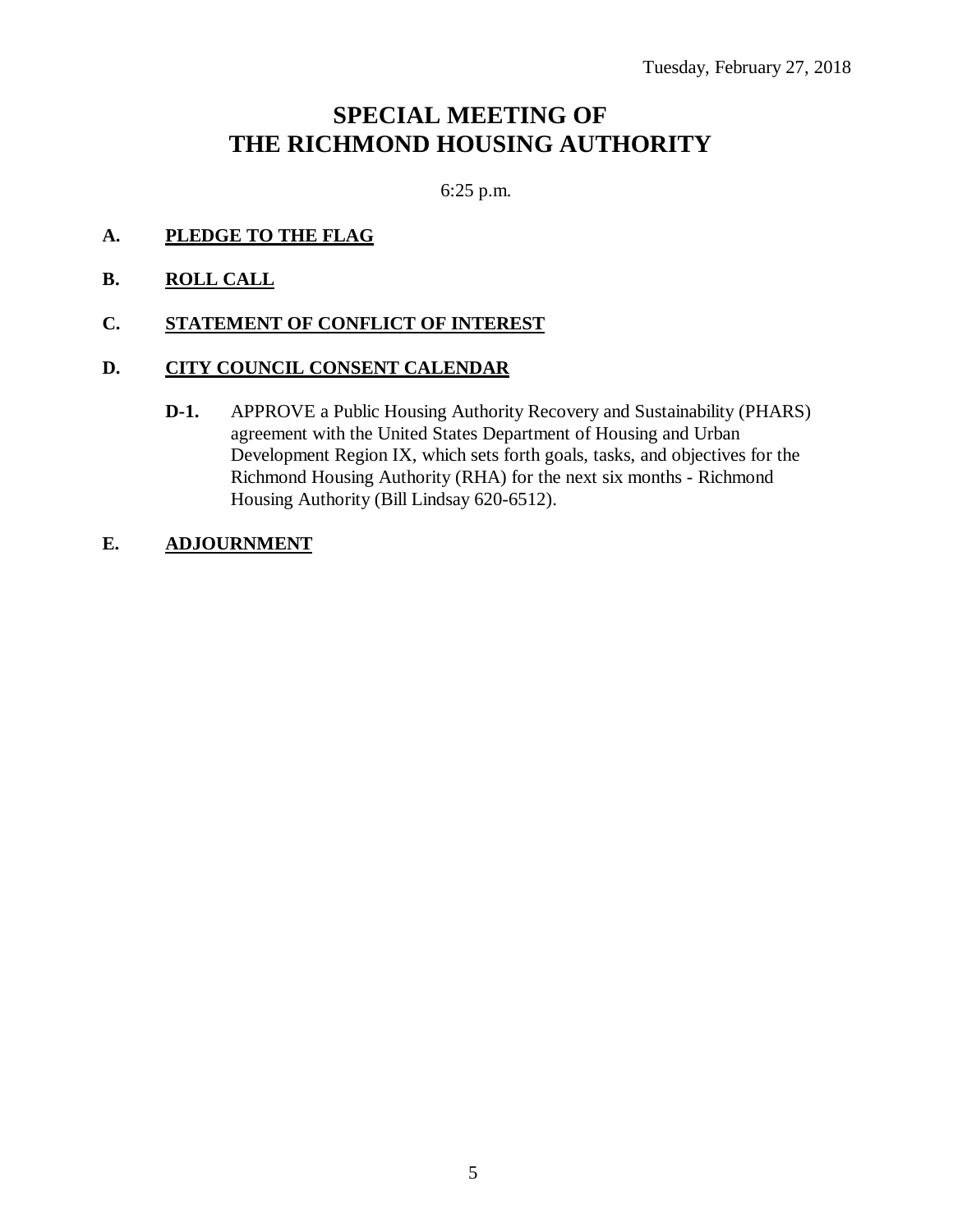# **REGULAR MEETING OF THE RICHMOND CITY COUNCIL**

6:30 p.m.

# **A. ROLL CALL**

# **B. STATEMENT OF CONFLICT OF INTEREST**

### **C. AGENDA REVIEW**

### **D. PRESENTATIONS, PROCLAMATIONS, AND COMMENDATIONS**

- **D-1.** PROCLAMATION declaring March 2018 as Women's History Month in the City of Richmond - Mayor Tom Butt (620-6503), and Councilmembers Jovanka Beckles (620-6568) and Ada Recinos (620-5431).
- **D-2.** ANNOUNCE recent resignations from City of Richmond Boards, Commissions and Committees; ANNOUNCE vacancies on City of Richmond Boards, Commissions, and Committees as of February 27, 2018, and ask that interested individuals send applications to the City Clerk - Office of the Mayor (Mayor Tom Butt 620-6503).

### **E. REPORT FROM THE CITY ATTORNEY OF FINAL DECISIONS MADE DURING CLOSED SESSION**

# **F. REPORT FROM THE CITY MANAGER**

### **G. OPEN FORUM FOR PUBLIC COMMENT**

### **H. CITY COUNCIL CONSENT CALENDAR**

- **H-1.** ADOPT a resolution submitting a complementary ballot measure to the "Kids First" initiative to the voters at the June 5, 2018, State Primary Election - City Clerk's Office (Pamela Christian 620-6513).
- **H-2.** ADOPT an ordinance (second reading) amending the Zoning Map to rezone the Quarry Residential Project site from Parks and Recreation (PR) to Open Space (OS) and Planned Area (PA) District - Planning and Building Services Department (Richard Mitchell 620-6706).
- **H-3.** APPROVE the minutes of the January 30 and February 6, 2018, regular Richmond City Council meetings, and the January 10, 2018, Special Joint Meeting of the City Council and the West Contra Costa Unified School District - City Clerk's Office (Pamela Christian 620-6513).